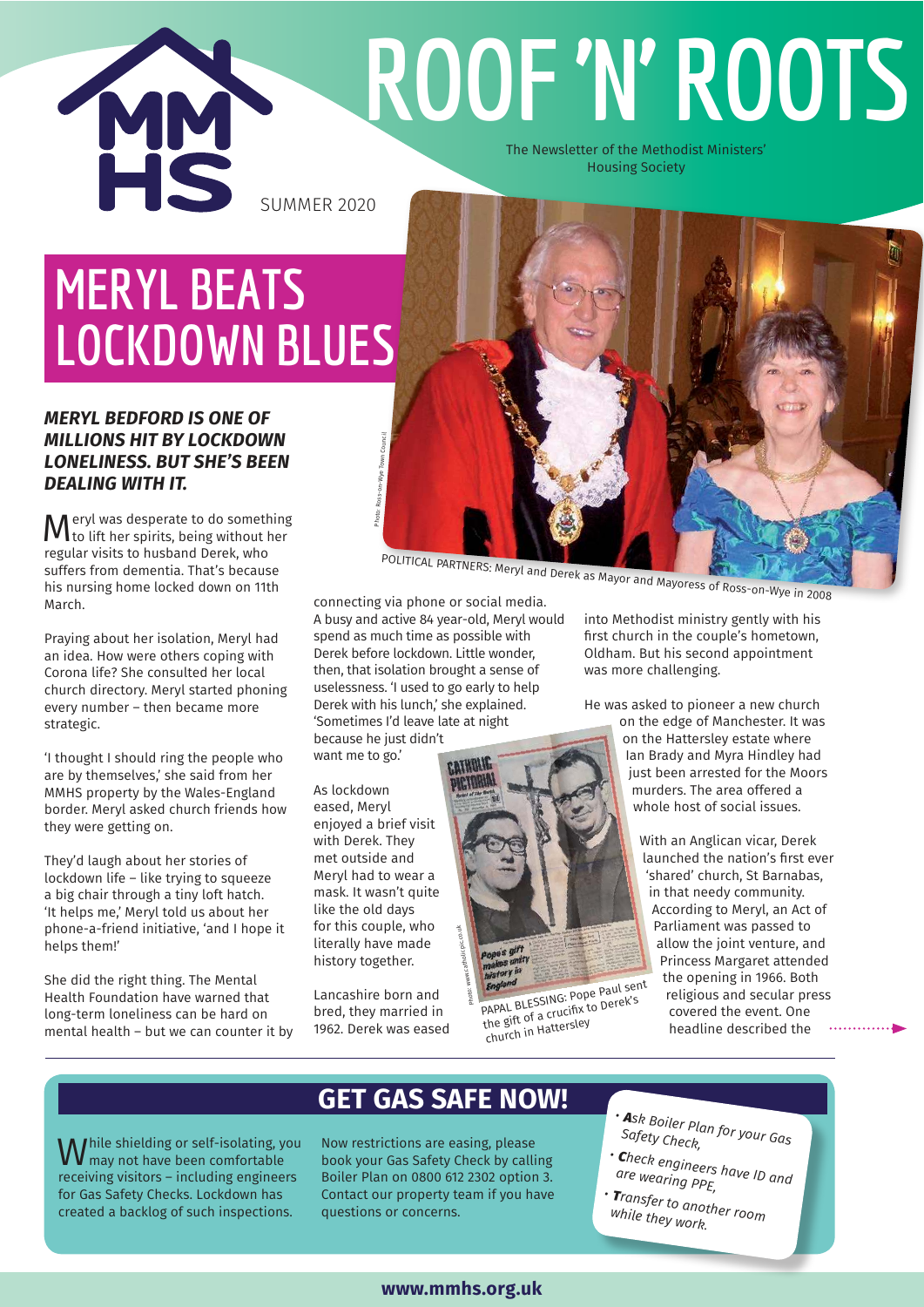#### boast, but do not have love, I gain nothing' (I Corinthians 13:1-3).

I think it was Albert Einstein who said amid every crisis lies great opportunity. From the early days of our present Coronavirus crisis, people began to seize all kinds of opportunities, not least technological and digital ones. The ingenuity all around has been truly awesome. Think of all those fully-equipped Nightingale hospitals, the 24/7 search for a vaccine, and digital church taking many congregations into new areas of mission. And much more, of course.

There's something powerful in those first few verses of I Corinthians 13. They remind us that love should be at the centre of all our actions. Let's not forget love as we continue to work through this crisis and seize all the opportunities before us.

 **Mairi Johnstone** *CEO*

# A MESSAGE FROM MAIRI



# **MERYL BEATS LOCKDOWN BLUES**

Anglican-Methodist project as a 'daring experiment'.

By this point, the Bedfords had three children – Simon, David and Elizabeth. The couple moved on to run a church in Farnworth from 1971-78. Derek brought two Methodist churches – and a Congregational

**Hailed as the UK's eighth highest fast-**<br>growth new business, Boiler Plan have ailed as the UK's eighth highest fastscooped the servicing of central heating systems for Society properties. We're among the first faith-based charities to use their expertise.

church – together to create one new worshipping community. They called it Trinity.

Just like the 70s TV sitcom 'The Good Life', the couple bought a dilapidated farm in Wales to become self-sufficient. Derek was appointed to a church nearby in 1978 and became superintendent of the local circuit in 1982. He built a new church in Newtown.

'We had a cow, a pig, some sheep, rabbits, hens and a couple of geese – one of which was called Gregory Peck,' Meryl laughed. Twelve-year-old daughter Elizabeth milked the cow every morning before school.

A rtists Mary Fleeson and Geoffrey<br>Baines have both seen people's Baines have both seen people's lives positively impacted by the simple act of colouring.



Derek retired on health grounds in 1992. He and Meryl moved into an MMHS property. Ever the community activists, Derek and Meryl became Mayor and Mayoress of Ross-on Wye in 2001 and 2007.

Derek's health worsened over the years. Now 88, he has been in a nursing home for six months. But the couple look back on a life of spiritual and social action. 'Some people say religion and politics don't mix,' said Meryl, 'but they have got to mix!'

#### *AMID CHILLING TIMES FOR THESE ISLANDS, A YOUNG HEATING COMPANY IS STARTING TO WARM OUR RESIDENTS' HEARTS AND HOMES.*

Already, the company's engineers have been busy maintaining and replacing some of our boilers – impressing residents with their work and timekeeping. So far, our householders report that Boiler Plan operatives have turned up 'on the dot' in full PPE gear, sanitising surfaces after working on their homes.

The Newcastle-based company earned their MMHS contract after completing a four-month trial across 200 of our properties. 'That pilot scheme

# **'ON THE DOT' FITTERS FIX YOUR BOILER**

was a success,' said our CEO Mairi Johnstone.

If I speak in the tongues of mortals<br>and of angels, but do not have love, **If I speak in the tongues of mortals** I am a noisy gong or a clanging cymbal. And if I have prophetic powers, and understand all mysteries and all knowledge, and if I have all faith, so as to remove mountains, but do not have love, I am nothing. If I give away all my possessions, and if I hand over my body so that I may '

Boiler Plan will be responsible for all gas safety checks, boiler servicing and central heating breakdowns. They are installing Gas Tag – a system that records servicing via a small plastic tag with a barcode. Gas Tag builds up a bank of information for each property like an electronic logbook.



BOILER MAN: Baptised in a Methodist church,<br>Ian Henderson now blesses other Methodists

## *'I wanted to build a business that put the customer at the heart of everything'*

# **COLOURING IS GOOD FOR YOU**

*COLOUR YOUR BLUES AWAY. THAT'S THE MESSAGE FROM ARTISTS AS THEY OFFER SOME ESSENTIAL COMFORT DURING THE CORONAVIRUS CRISIS.* 

Mary runs a publishing business called Lindisfarne Scriptorium with husband Mark. They produced their first colouring book in 2005 – and have just published a new one called *The Flowing Tide.*

Their latest resource is aimed at encouraging people on an inner pilgrimage. 'Colouring makes you stop,' said Mary. 'You can't be rushing around. You have to focus on what you're doing. It's an opportunity for God to speak.'

Her parents are Methodists. She and **Flowing Tide Mark have designed** resources for the Self-care Methodist Conference and for MMHS. They Comfort have produced a special **ACTIVITY 300** edition of *The Flowing Tide* as the Society's contribution to this year's Conference.

> Mary said when we colour, we can fill our minds with

something focused and gentle. 'It's a big part of my work,' Mary added, 'it's very relaxing.'

Geoffrey Baines is a Methodist minister and university chaplain. He has produced a colouring book *Slow Journeys In The Same Direction* for Methodist Publishing.

The aim is to help people use colouring in their times of relaxation or daily devotions. 'Colouring makes me slow down,' said Geoffrey. He explained that even your breathing slows down when you start colouring.

We've all seen adult colouring books flood the market in recent years. The underlying message has been that such resources have therapeutic value.

That was proven by a study featured in the *Creativity Research Journa*l back in 2017. The article *Sharpen Your Pencils* reveals preliminary evidence that adult colouring reduces depressive symptoms and anxiety.

Artists and scientists agree. Colouring is good for you – particularly in these uncertain times. You can obtain copies of *The Flowing Tide* from www.lindisfarnescriptorium.co.uk and *Slow Journeys In The Same Direction* from www. methodistpublishing.org.uk.

ART FOR HEART'S SAKE: Mary Fleeson with the MMHS edition of *The Flowing Tide*

# **ESSENTIAL JOURNEYS THROUGH YOUR HOME**

From gas pipes to gardens, doorways<br>F to drains, ponds to power points – all you need to know about your home can<br>be found in one location.

That's the brand new *MMHS Residents' Handbook. Our tradition* bulky ring-bound folder crammed with cards has been replaced by a slim and slender publication packed with facts to help you manage your home.



This 28-page document deals with all the relevant subjects – from looking after<br>your home to saving the environment –<br>fully revised and updated to reduce the<br>stress and increase the enjoyment of<br>living in a Society propert

You'll find everything you need to help you<br>make the most of your home. Download<br>your free copy from the MMHS website.<br>If you lack web access, apply for a paper<br>version.

SAFE AND SURE: Boiler Plan engineers arrive at MMHS properties in PPE gear.



GOOD LIFE: Meryl and Derek in 2006

The story of Boiler Plan started in 1977 with a young lad called Ian Henderson being Christened at West Avenue Methodist Church – now Trinity Church – in Gosforth. Growing up, Ian worked with his father, a self-employed gas engineer.

Ian's entrepreneurial spirit emerged as he launched his own company in 2002. He enjoyed much success until the banks crashed. From 2007 to 2009, while the world struggled, Ian studied – and earned a business degree.

He watched how established contractors operated – and decided to try to do better. 'I saw our industry doing everything badly,' said Ian, now aged 44. Boiler Plan launched in 2016 – 'with me, a laptop and a great idea' – as Ian told *The Northern Echo* newspaper.

Boiler Plan linked with Gas Tag, to give engineers a digital record of their work. 'I wanted to build a national business that put the customer at the heart of everything,' said Ian, 'like turning up on time and being well organised.'

Most recently, the Covid-19 outbreak presented even more challenges to Boiler Plan. They carried out a risk assessment. 'Our engineers are wearing masks and gloves,' said Ian, 'and have sanitisers and sprays.'

While Boiler Plan has offices in Northumbria and Yorkshire, their engineers are based across the UK – from Somerset to Stirlingshire. They aim to spend an average of one hour servicing your central heating.

'Boiler Plan and Gas Tag enable us to monitor servicing each day,' said MMHS Maintenance and Repair Manager Glenn Fry. 'We'll be able to see gas safety certificates within minutes of gas service completion. We should have all of our properties tagged by early next year.'